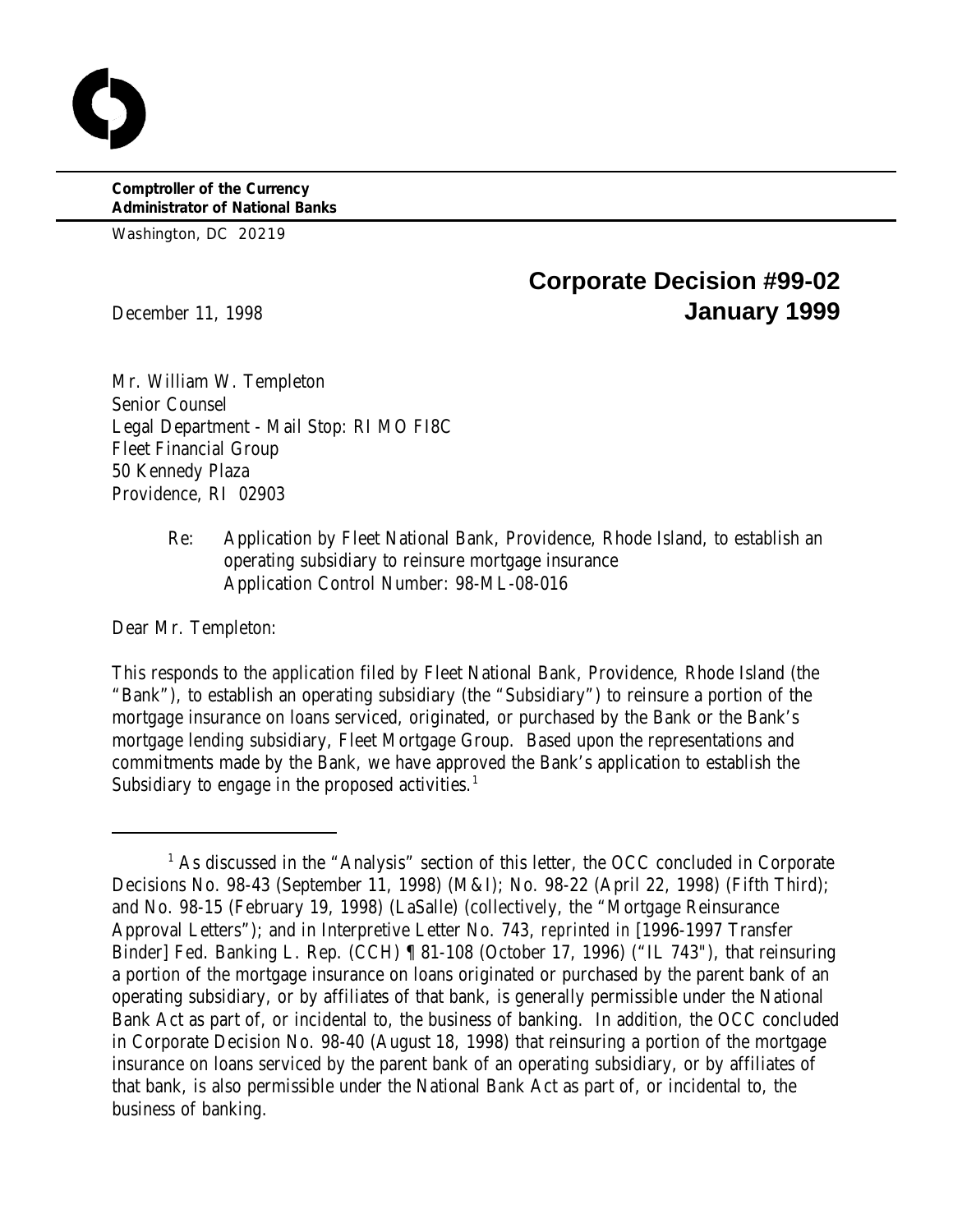# **BACKGROUND**

# **A. Mortgage Insurance Generally**

Mortgage insurance protects an investor holding a mortgage loan against default by the mortgagor. Banks and mortgage lenders generally require that borrowers obtain mortgage insurance from third-party mortgage insurers on low down payment loans.<sup>2</sup>

Mortgage insurance has played a vital role in helping low and moderate-income families become homeowners by allowing families to buy homes with less cash. Mortgage insurance also has expanded the secondary market for low down payment mortgages and the funding available for these loans. Government sponsored enterprises such as the Federal National Mortgage Association and the Federal Home Loan Mortgage Corporation, and most other purchasers in the secondary market, typically will not consider purchasing low down payment conventional loans unless the loans have mortgage insurance. Secondary market purchases of low down payment loans with mortgage insurance helped fuel the expansion in home construction and sales during the 1970s and 1980s, aiding many first-time and other home buyers.<sup>3</sup>

# **B. The Proposed Reinsurance Activities**

# **1. The Reinsurance Relationship Generally**

Under the Bank's proposal, the Subsidiary will enter into reinsurance agreements<sup>4</sup> with a number of unaffiliated insurance carriers that issue mortgage insurance on mortgage loans originated, purchased or serviced<sup>5</sup> by the Bank or mortgage lending subsidiary. Under the

<sup>3</sup> See Mortgage Insurance Companies of America 1995-1996 Fact Book.

<sup>4</sup> Reinsurance is a process whereby an original insurer reduces its underwriting risk by passing all or part of this risk on to another insurance company. The first underwriter may retain only a portion of the risk and reinsure the balance with a second company that then owns the cash flow and assumes that portion of the risk. *See* 13A John Alan Appleman & Jean Appleman, Insurance Law and Practice § 7681 (1976).

<sup>5</sup> When the Bank services loans, the Bank collects payments of principal and interest, as well as tax, insurance and other escrow payments and forwards them to the investors, insurers, and taxing authorities. The Bank is paid a fee for this service. Typically, the Bank is required

 $2^{\circ}$  For purposes of this letter, "low down payment loans" are those loans with down payments of less than 20 percent of the property's value, or loans with loan-to-value ratios in excess of 80 percent.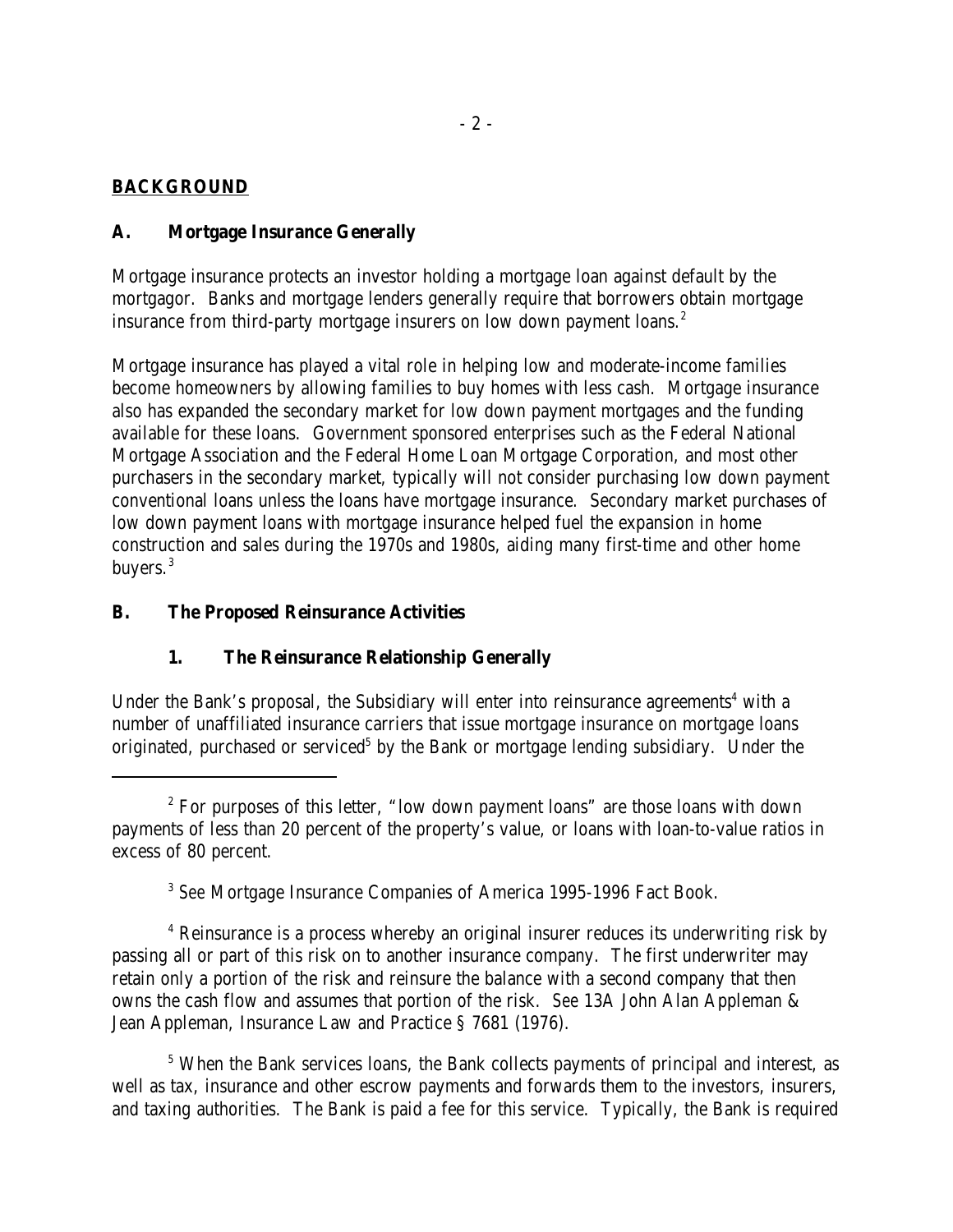Bank's proposal, therefore, the Subsidiary is agreeing to accept from a mortgage insurer a portion of the risk of default associated with certain mortgage loans serviced, made, or purchased by the Bank or the Bank's mortgage lending subsidiary. In return for accepting risk of default, the Subsidiary will receive a share of premiums paid under reinsurance agreements between the Subsidiary and one or more primary mortgage insurers (each an "Insurer").<sup>6</sup>

#### **2. Terms of the Reinsurance Agreements**

Under the reinsurance agreements, the Subsidiary will become liable<sup>7</sup> to the extent provided in the reinsurance agreement to the Insurer when a loan insured by an Insurer goes into default (i.e., the borrower does not make a scheduled payment of principal and/or interest by the

When a delinquent loan is removed from a servicing portfolio, the investor reimburses the Bank for the amount of funds advanced by the Bank for delinquent payments. However, the Bank still incurs additional costs when a borrower defaults because it must advance payments without collecting from the borrower for a period of time, and must attempt to collect the delinquent loan and write-off the servicing asset. These costs arise from a borrower's default on a loan and thus involve credit-related risk.

 $6$  Specifically, under the Bank's reinsurance proposal, the Subsidiary's reinsurance obligations will take the form of an "excess loss" arrangement. Under an "excess loss" arrangement, the primary insurer pays, and is solely responsible for, claims arising out of a given book of business up to a predetermined amount, after which the reinsurer is obligated to reimburse the primary insurer's claims up to another predetermined amount. Thereafter, the primary insurer is solely responsible for claims in excess of the reinsurer's tier of losses on a given book. In the event the Subsidiary desires to enter into a "quota share" arrangement the Bank will provide prior notice to the OCC. If the Bank proposes to enter into such arrangements involving a risk portion of greater than 50%, the Bank will request the prior approval of the OCC.

 Neither Fleet Financial Group nor any of its subsidiaries, including the Bank, will <sup>7</sup> guarantee the activities or obligations of the Subsidiary or provide the Subsidiary with any other credit enhancement. The Bank's total exposure to the mortgage reinsurance activities will be limited, therefore, to the amount of its capital investment. The Bank will insure that the mortgage insurance companies with which the Bank or the Subsidiary may negotiate are advised that none of these credit enhancements will be provided.

to remit payments to the owners of the loans it is servicing (such owners are usually referred to as "investors"), even if loan payments are not received by the Bank. This requirement to remit payments to investors regardless of the actual payment practices of the individual borrowers normally terminates when a loan is removed from the servicing pool upon commencement of foreclosure.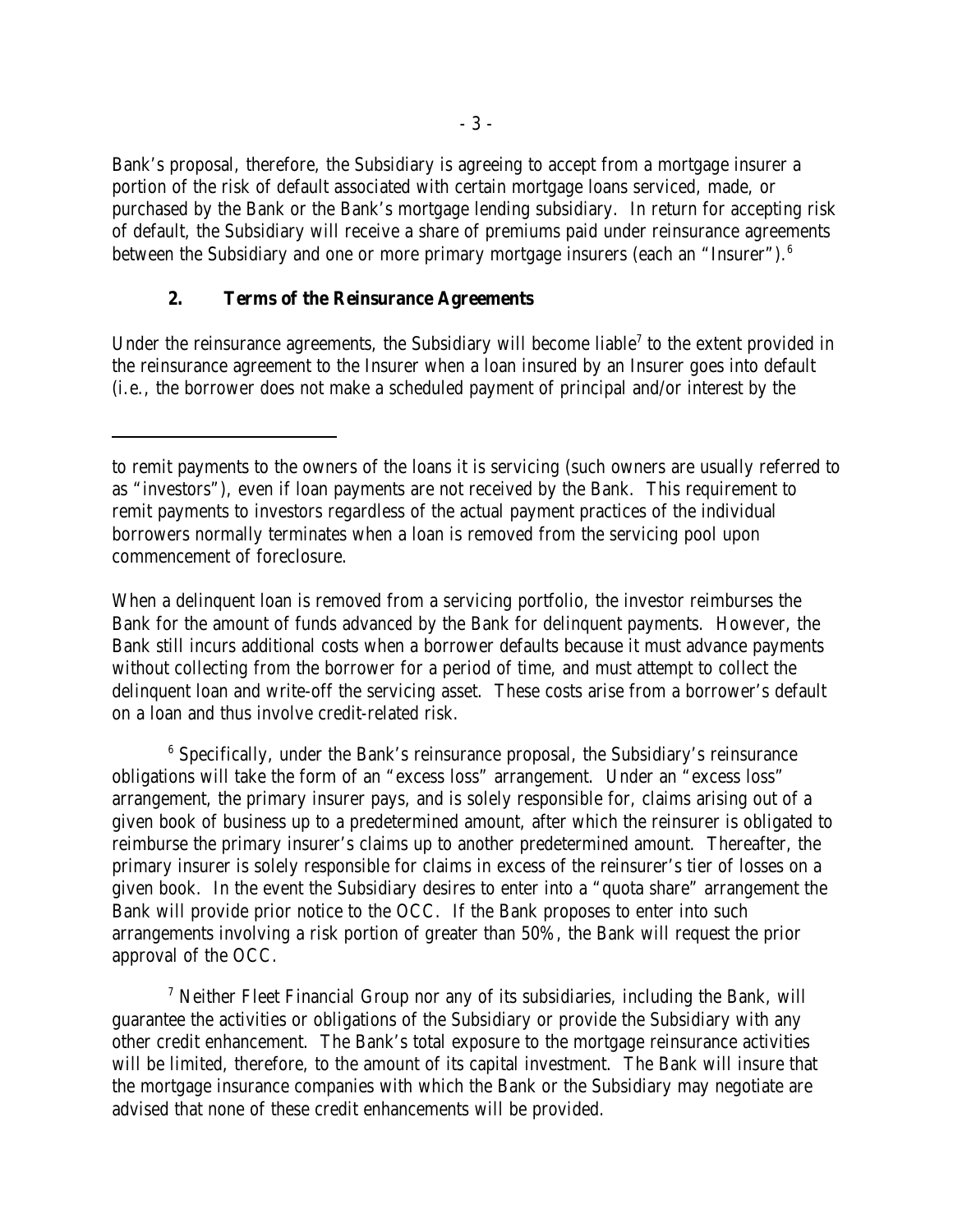stated due date or within the stated grace period). $<sup>8</sup>$  The Bank represents that under the terms</sup> of the reinsurance agreements between the Subsidiary and the Insurers, the Subsidiary's maximum contractual exposure will be limited to an exact percentage of the mortgage insurance risk on each loan or on a pool of loans. Additionally, the Bank represents that its potential liability for the Subsidiary's reinsurance obligation will not exceed the Bank's investment in the Subsidiary.

The Subsidiary will not reinsure insurance on mortgage loans that have not been originated, purchased or serviced by the Bank or the Bank's mortgage lending subsidiary, and will not underwrite such insurance as a primary insurer.<sup>9</sup>

# **3. Capitalization and Reserve Requirements**

The capitalization of the Subsidiary will be subject to both initial and ongoing requirements, which may vary depending on its size and expected book of business, and other factors. The Subsidiary will maintain a statutory contingency reserve as required by state insurance authorities. This reserve is essentially a "reservation of capital" that restricts dividend payments. The Bank represents that in most states, the contingency reserve is accumulated by retaining 50 percent of earned premiums each year. In most states, the Subsidiary may make withdrawals from the contingency reserves to the extent that losses exceed 35 percent of earned premiums in any year.

Also, the OCC requires that national banks hold capital commensurate with the level and nature of all the risks of their business, including the operation of operating subsidiaries. If the OCC determines that the Bank's capital levels do not adequately protect the Bank from any risks of the reinsurance business of its Subsidiary, the OCC may use its authority under 12 C.F.R. Part 3 to require the Bank to maintain additional capital.<sup>10</sup> The Bank has made a

<sup>&</sup>lt;sup>8</sup> The primary insurer's agreement to reinsure will not be conditioned on the Bank's or an affiliated lender's agreement to refer any of its mortgage insurance business to the primary insurer, nor will the terms of the agreement (such as the percentage of the premium per loan reinsured that is paid to the Subsidiary) fluctuate depending on the volume of the primary insurance business referred by the lenders to the primary insurer.

<sup>&</sup>lt;sup>9</sup> The Subsidiary will not reinsure its risk obligations through offshore reinsurers.

 $10$  Section 3.10 specifically authorizes the OCC to require higher capital ratios for an individual bank in view of its circumstances. For example, higher capital ratios may be required for "a bank with significant exposure due to the risks from concentrations of credit, certain risks arising from nontraditional activities, or management's overall inability to monitor and control financial and operating risks presented by concentrations of credit and nontraditional activities." 12 C.F.R. 3.10(d).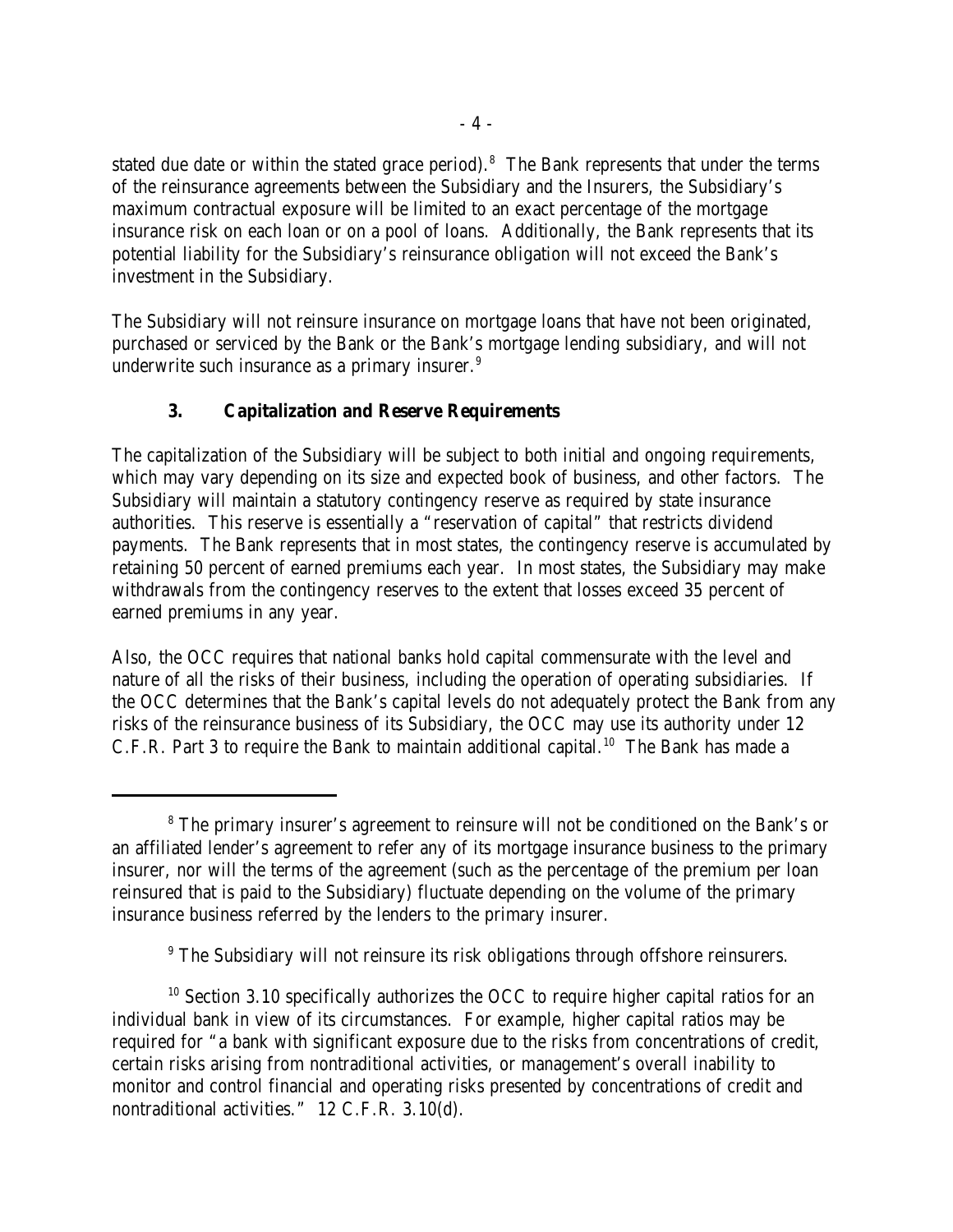commitment to evaluate the risks presented by the Subsidiary's reinsurance activities and to maintain appropriate levels of capital for the Bank and the Subsidiary.<sup>11</sup> The Bank represents that it will have in place management information systems that will enable the Bank, and the OCC as part of its supervision of the Bank, to monitor, on a quarterly basis, the amount of the Bank's risk-based capital and the amount of reinsurance risk in force at the Subsidiary to verify that the level of Bank capital is sufficient to support the risk. Moreover, the Bank represents that the Subsidiary has made a commitment to establish and maintain adequate contingency and specific case basis reserves as required under the reinsurance agreements.

The Bank also represents that under standard insurance accounting practices and the applicable reinsurance agreements, the reinsurer or the primary insurer is required to establish the following types of reserves for reinsurance risks: an unearned premium ("UEP") reserve, a loss reserve, and an incurred but not reported ("IBNR") loss reserve. The UEP reserve represents the unearned portion of premiums assumed. The loss reserve represents estimated future loss payments for loans that are delinquent but for which an insurance claim has not yet been perfected and paid. The IBNR loss reserve is a liability for future estimated losses and loss adjustment expenses for loans which are delinquent, but not yet reported as such to the primary mortgage insurer.

# **4. Consumer Provisions**

The Bank has relationships with various mortgage insurance companies and purchases mortgage insurance directly from an insurer in connection with mortgage loans that the Bank and its mortgage lending subsidiary originate or purchase. The borrower is charged for the cost of such insurance. Charges for mortgage insurance are included in the monthly payments and annual percentage rates disclosed by banks to customers who are shopping for a low down payment mortgage. Mortgage insurance fees thus are a component of the costs customers consider when comparing competing loan products. The Bank has represented that, in the highly competitive market for residential mortgage loans, the Bank and its mortgage lending subsidiary have an overriding incentive to arrange for reasonably priced mortgage insurance fees in order to offer competitively priced loans. The Bank has also represented that mortgage insurers are regulated under state laws that include requirements for rate filings and approval.

 $11$  The OCC will treat the Subsidiary's reinsurance obligation as recourse with respect to loans that the Bank originates or acquires, and subsequently sells, and will apply a capital requirement for the obligation equivalent to the Bank's maximum contractual obligation, which, in this case will be limited to its investment in the Subsidiary, plus any retained earnings generated by the Subsidiary. To the extent that the Bank believes and can demonstrate to the satisfaction of the OCC that its actual risk is less than this amount, the OCC will consider whether a different approach to determining the Bank's capital requirement would be more appropriate.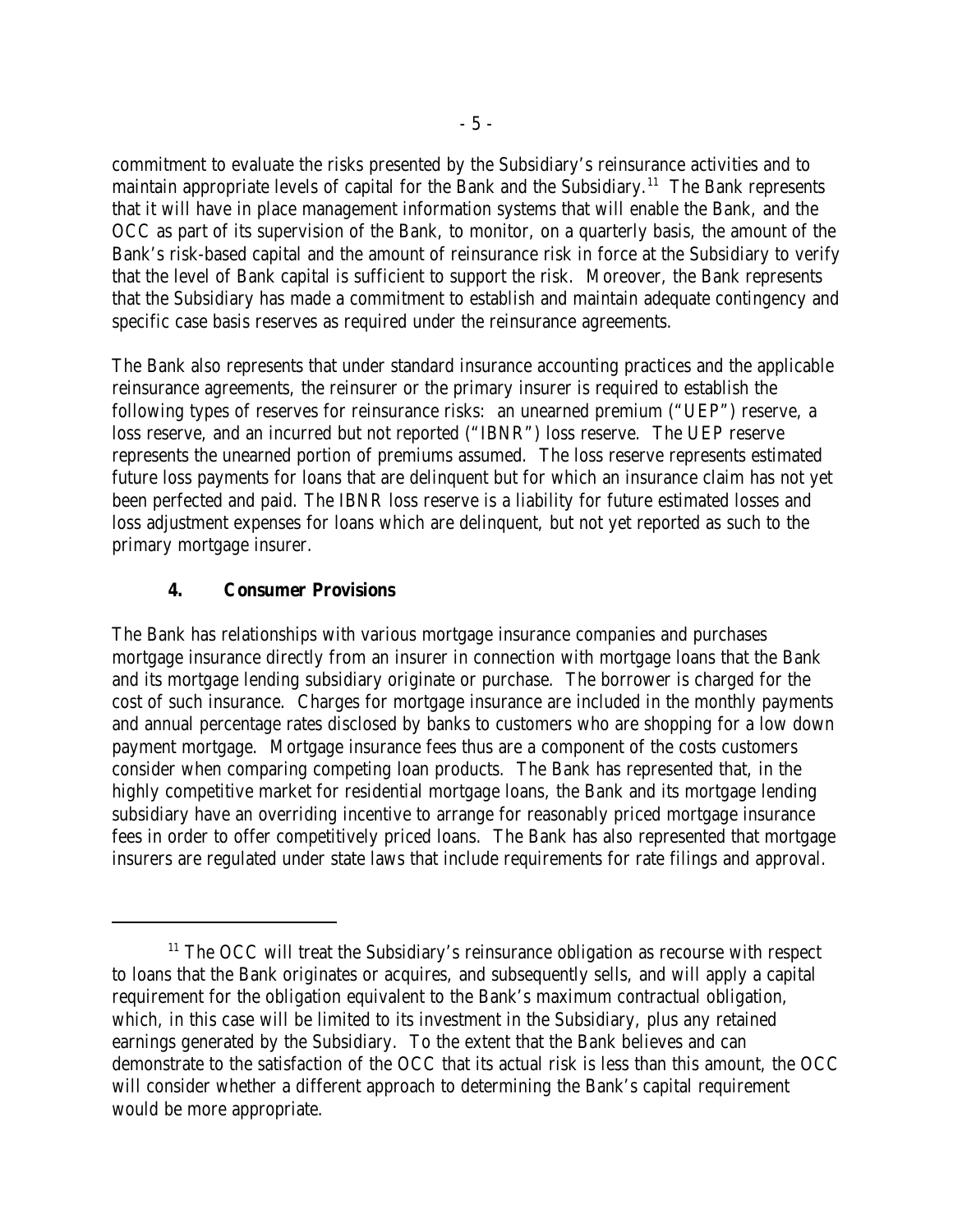The Bank represents that the Bank and its mortgage lending subsidiary will disclose to obligors on residential mortgage loans that are originated, purchased, or serviced by the Bank or its mortgage lending subsidiary, that the Subsidiary will reinsure a portion of the mortgage insurance issued in connection with the loan and, in return for assuming such risk, the Subsidiary may receive a portion of the insurance premium.<sup>12</sup> The disclosures also will explain that the reinsurance arrangement does not affect the costs of such insurance to the borrower. The Bank further represents that, for those borrowers whose loans have mortgage insurance coverage, it will allow those borrowers the choice to prohibit the Subsidiary from entering into a reinsurance arrangement with the Insurer on their loans.<sup>13</sup>

# **5. Safety and Soundness Considerations**

The Bank's proposal includes safeguards to limit its mortgage reinsurance risk. The Subsidiary will be a state-chartered, state-regulated<sup>14</sup> monoline company (that is, its business will be restricted to the reinsurance of mortgage insurance)<sup>15</sup> and will reinsure mortgage insurance only on loans serviced, originated, or purchased by the Bank or its mortgage lending subsidiary. The Subsidiary will not reinsure other mortgage loans.

The Subsidiary also will not underwrite mortgage insurance as a primary insurer. Specifically, the Bank has noted that: (1) a primary insurer operating under applicable state laws will underwrite the mortgage insurance that will be reinsured by the Subsidiary; (2) the primary insurer will set premium rates and will administer the claim settlement process; (3) the lender's insurance contract will be solely with the primary insurer, not the Subsidiary; (4) the primary insurer will be solely responsible for all loss, except a predetermined range of loss; and (5) the primary insurer must pay the entire portion of claims and then seek reimbursement from the Subsidiary for the reinsured portion.

The Subsidiary will be a bona fide subsidiary, managed and operated by its own employees or employees who are dual or leased employees of other Bank affiliates. Officers and directors of the Subsidiary may also be officers and directors of Fleet Financial Group or its subsidiaries.

 $13$  A meaningful choice would provide the consumer an easy, non-burdensome opportunity to opt out by, for example, indicating a preference one way or the other on a form, or calling a specified 800-number.

 $14$  The Subsidiary will be chartered and regulated by the State of Rhode Island.

 $15$  All investments made by the Subsidiary will be limited to those investments which are permissible for national banks.

 $12$  The Bank also represents that the Subsidiary does not pay any commission, fee, remuneration, or other compensation to an insured lender in connection with the placement of mortgage insurance.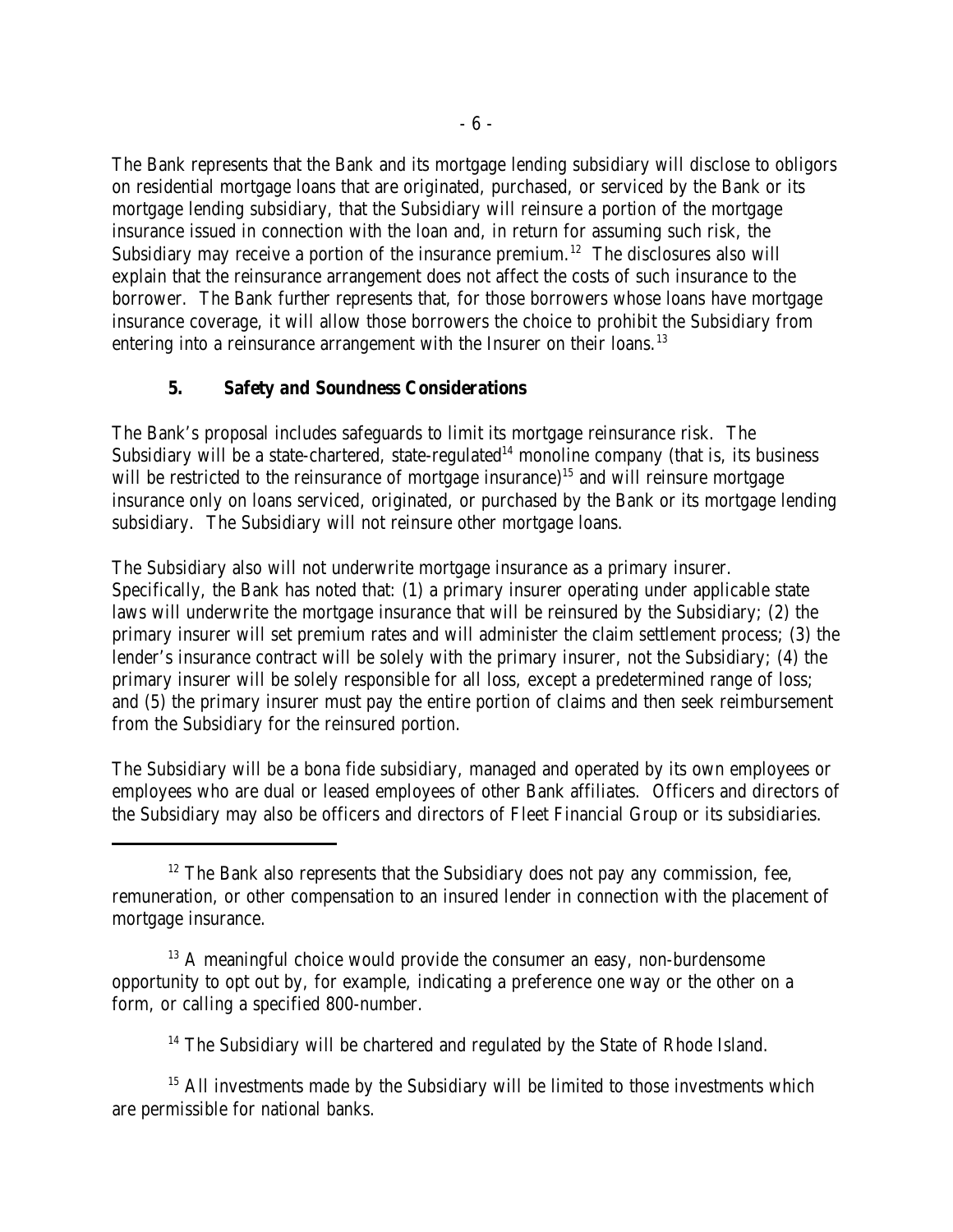When acting in their official capacities for the Subsidiary, however, these employees, officers and directors will act solely on behalf of the Subsidiary and will be subject to all applicable fiduciary duties owed to the Subsidiary corporation.<sup>16</sup>

The Bank's own credit standards and credit underwriting experience will also be used to manage reinsurance risk since the Subsidiary will only accept home mortgage loan credit risks consistent with the Bank's underwriting standards. With respect to mortgage loans originated by the Bank and its mortgage lending subsidiary, the Bank and its subsidiary purchase mortgage insurance from several different underwriters. These mortgage insurance underwriters have accepted the mortgage lending standards of the Bank and the Bank's mortgage lending subsidiary<sup>17</sup> as a sufficient basis for determining if they will issue mortgage insurance coverage. Under this process, commonly referred to as "delegated underwriting," the mortgage insurance companies rely on the same underwriting standards and the same personnel used by the Bank and the Bank's mortgage lending subsidiary in determining whether to approve a particular mortgage loan in the first instance. Thus, the approval of mortgage loans by the Bank and the Bank's mortgage lending subsidiary is accepted by the primary mortgage insurance companies as the basis upon which to issue mortgage insurance coverage.

With respect to loans acquired or serviced by the Bank, before the Bank or its subsidiary agrees to acquire the individual loan or portfolio or act as servicer, these individual loans or portfolios: (1) are reviewed to determine whether the credit quality of the loan or portfolio meets the Bank's credit standards; or (2) were underwritten by the seller in accordance with the Bank's credit underwriting standards. For serviced loans in particular, the Bank represents that when the Bank or its mortgage lending subsidiary acquires loan servicing rights, the Bank or its subsidiary attempts to measure credit risk this same way, as well as, for some loans, by applying to a portion of the portfolio of the loans being serviced underwriting procedures that are consistent with those that the Bank uses when it underwrites a loan portfolio or purchases a participation interest in a portfolio of third party loans.<sup>18</sup> This process, which is sometimes

 $16$  The Subsidiary will maintain separate books and records and hold itself out to the public as a separate corporate entity, and will be regulated under state insurance laws as a separate corporation.

 $17$  The Bank has represented that its mortgage lending subsidiary uses underwriting standards comparable to the Bank's for its mortgage loans.

 $18$  The Bank represents that, typically, at least a statistically valid sample of the loans in a portfolio will be reviewed during the due diligence phase prior to the decision to acquire the servicing rights. The Bank also represents that due diligence, including reunderwriting of a sample of loans, is routinely performed for bulk purchases, as well as at the inception of all correspondent relationships. In addition to these procedures, the Bank performs other ongoing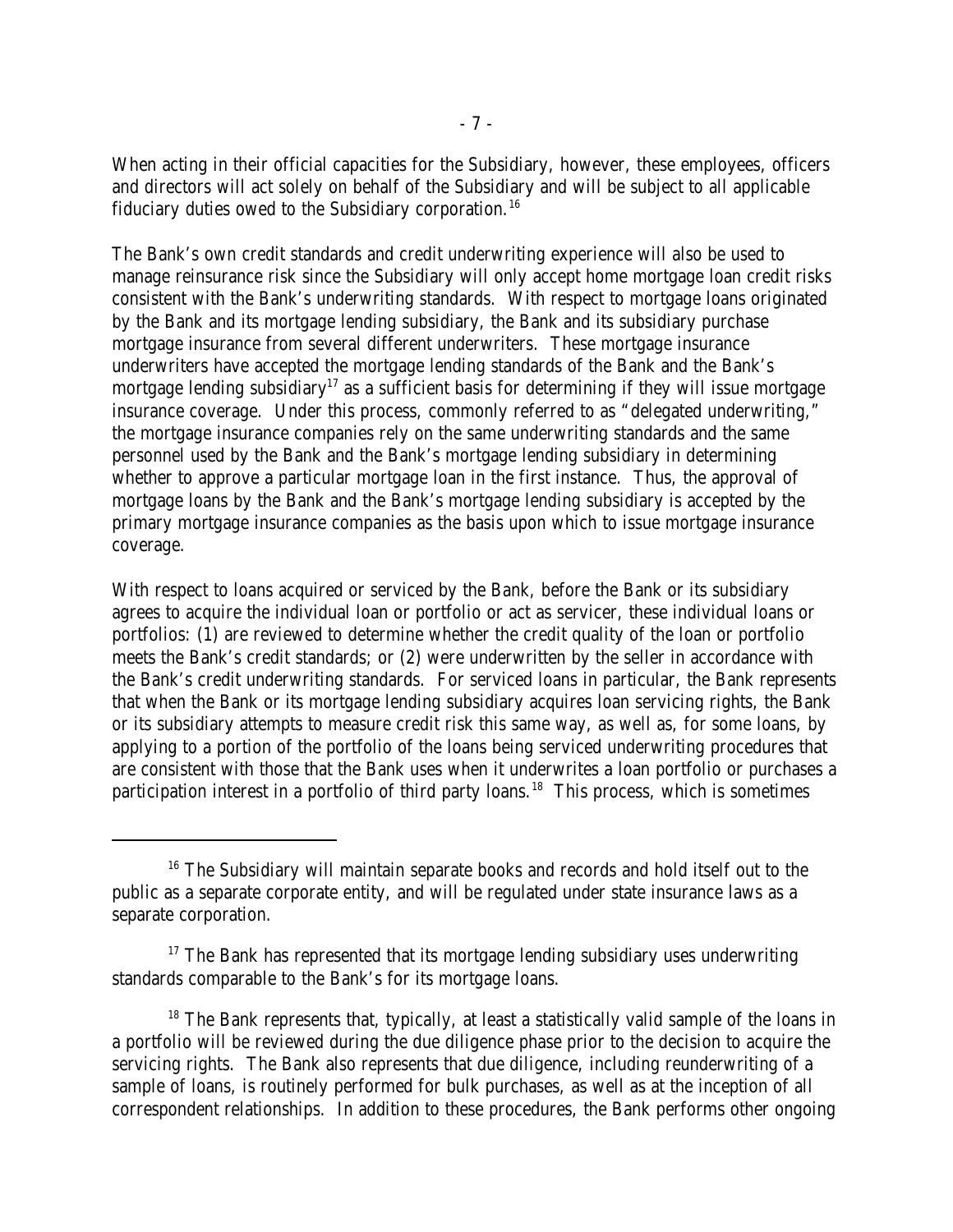referred to as "re-underwriting," includes a due diligence effort for that portion of the portfolio, on an individual loan basis, that is identical to that employed when the Bank or its mortgage lending subsidiary originates or purchases a loan, and is intended to assess the default risk of the serviced loan. Consequently, before acquiring the rights to service a loan portfolio, the Bank engages in a credit review, using its lending expertise, similar to credit reviews involved in other lending activities.

The Subsidiary will also be subject to regulation and oversight by regulatory authorities. As a state-chartered reinsurer, the Subsidiary will be subject to regulation by the state insurance authorities and state law requirements including licensing, capital, and reserve requirements. The Bank has represented that its current intention is for the Subsidiary to be chartered in Rhode Island. The Bank also represents that under the reinsurance agreements between the Subsidiary and the mortgage insurers, the Subsidiary will agree to comply with the reinsurance regulatory requirements of the mortgage insurer's state of domicile.<sup>19</sup>

In return for accepting the limited credit risk associated with the proposed reinsurance arrangement, the Subsidiary will receive insurance premiums, as well as investment income from its cash flow, providing a potentially important source of revenue for the Bank and the Subsidiary.

# **ANALYSIS**

## **A. Statutory Framework**

The National Bank Act provides that national banks shall have the power:

[t]o exercise . . . all such incidental powers as shall be necessary to carry on the business of banking; by discounting and negotiating promissory notes, drafts, bills of exchange, and other evidences of debt; by receiving deposits; by buying and selling exchange, coin, and bullion; by loaning money on personal security; and by obtaining, issuing, and circulating notes . . . .

quality assurance activities to ensure that loans or servicing acquired through correspondent relationships on an ongoing basis continue to meet the Bank's credit and underwriting standards.

 $19$  The Bank is also aware of the applicability of certain provisions under the Real Estate Settlement Procedures Act ("RESPA"), 12 U.S.C. §§ 2601-2617 (1997), and has represented that the Subsidiary's activities will be conducted in compliance with applicable provisions of RESPA.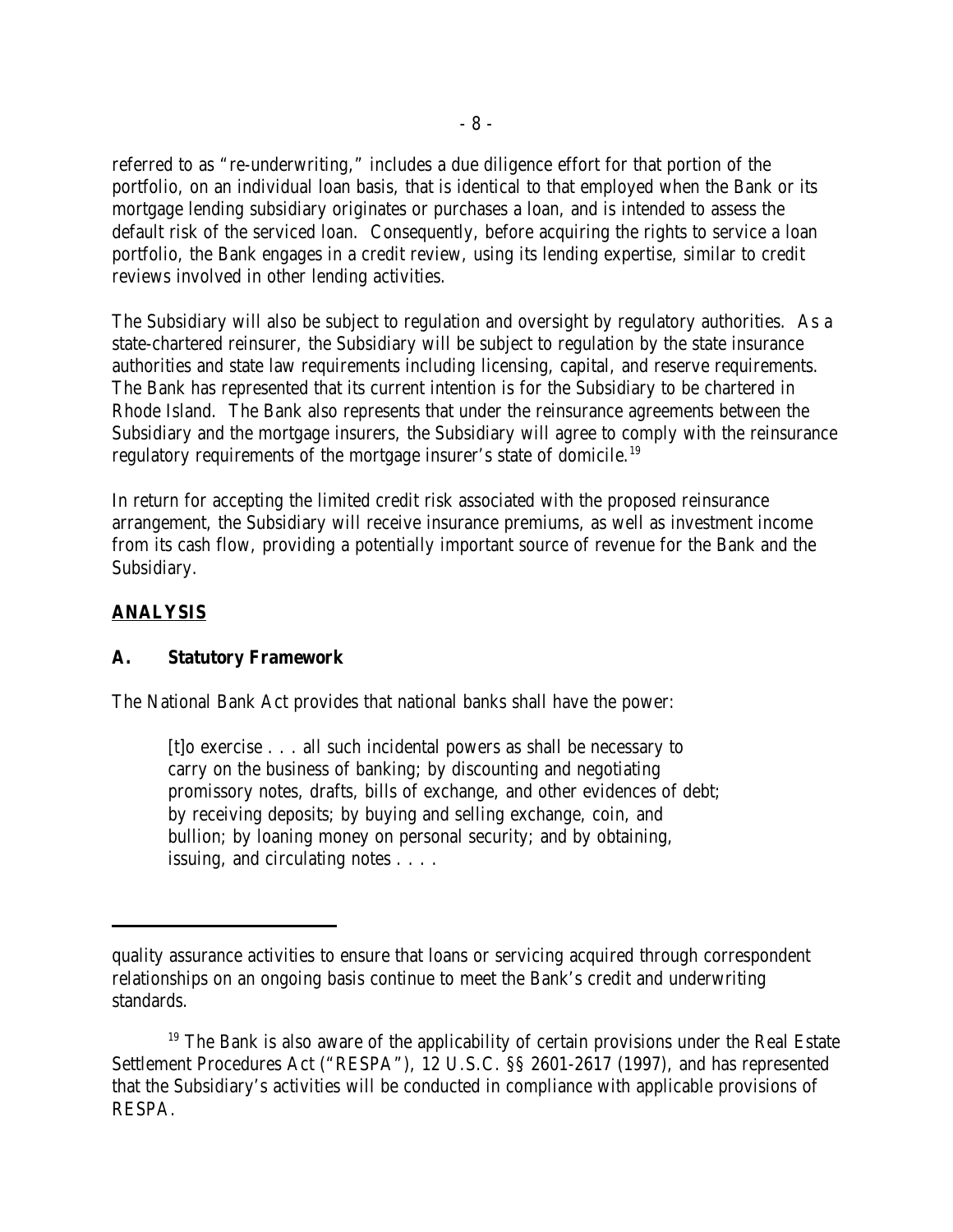12 U.S.C. § 24(Seventh).

The Supreme Court has held that this powers clause is a broad grant of the power to engage in the business of banking, including the five specifically recited powers and the business of banking as a whole.<sup>20</sup> Many activities that are not included in the enumerated powers are also part of the business of banking. Judicial cases reflect three general principles used to determine whether an activity is within the scope of the "business of banking": (1) is the activity functionally equivalent to or a logical outgrowth of a recognized banking activity; (2) would the activity respond to customer needs or otherwise benefit the bank or its customers; and (3) does the activity involve risks similar in nature to those already assumed by banks.<sup>21</sup> Further, as the Supreme Court established in the *VALIC* decision, national banks are also authorized to engage in an activity if that activity is incidental to the performance of the five specified powers in 12 U.S.C. § 24(Seventh) or incidental to the performance of an activity that is part of the business of banking.

## **B. "Business of Banking" Analysis**

#### **1. Functionally Equivalent to or a Logical Outgrowth of Recognized Banking Functions**

The OCC previously has determined that reinsuring a portion of the mortgage insurance on loans originated, purchased, or serviced by the parent bank of an operating subsidiary, or by the parent bank's lending affiliates, is generally permissible under the National Bank Act, because this activity is part of, or incidental to, the business of banking.<sup>22</sup> With respect to originated or purchased loans, the OCC concluded that this reinsurance activity is part of the

<sup>21</sup> See, e.g., Merchants' Bank v. State Bank, 77 U.S. 604 (1871); *M & M Leasing Corp. v. Seattle First National Bank*, 563 F.2d 1377, 1382 (9th Cir. 1977), *cert. denied*, 436 U.S. 956 (1978); *American Insurance Association v. Clarke*, 865 F.2d 278, 282 (2d Cir. 1988).

<sup>22</sup> See, e.g., the Mortgage Reinsurance Approval Letters. We note, moreover, that national banks have long been recognized to have broad authority to reinsure credit-related insurance products. *See* Corporate Decision No. 97-92 (November 1997) (authorizing reinsurance of credit-related disability and involuntary unemployment insurance); Interpretive Letter No. 277, *reprinted in* [1983-1984 Transfer Binder] Fed. Banking L. Rep. (CCH) ¶ 85,441 (December 13, 1983) (authorizing reinsurance of credit-related life insurance); Letter dated March 31, 1995 (unpublished) (authorizing reinsurance of credit-related involuntary unemployment, life, and disability insurance).

*See NationsBank of North Carolina, N.A. v. Variable Annuity Life Insurance Co.*, 20 513 U.S. 251 (1995) ("*VALIC*").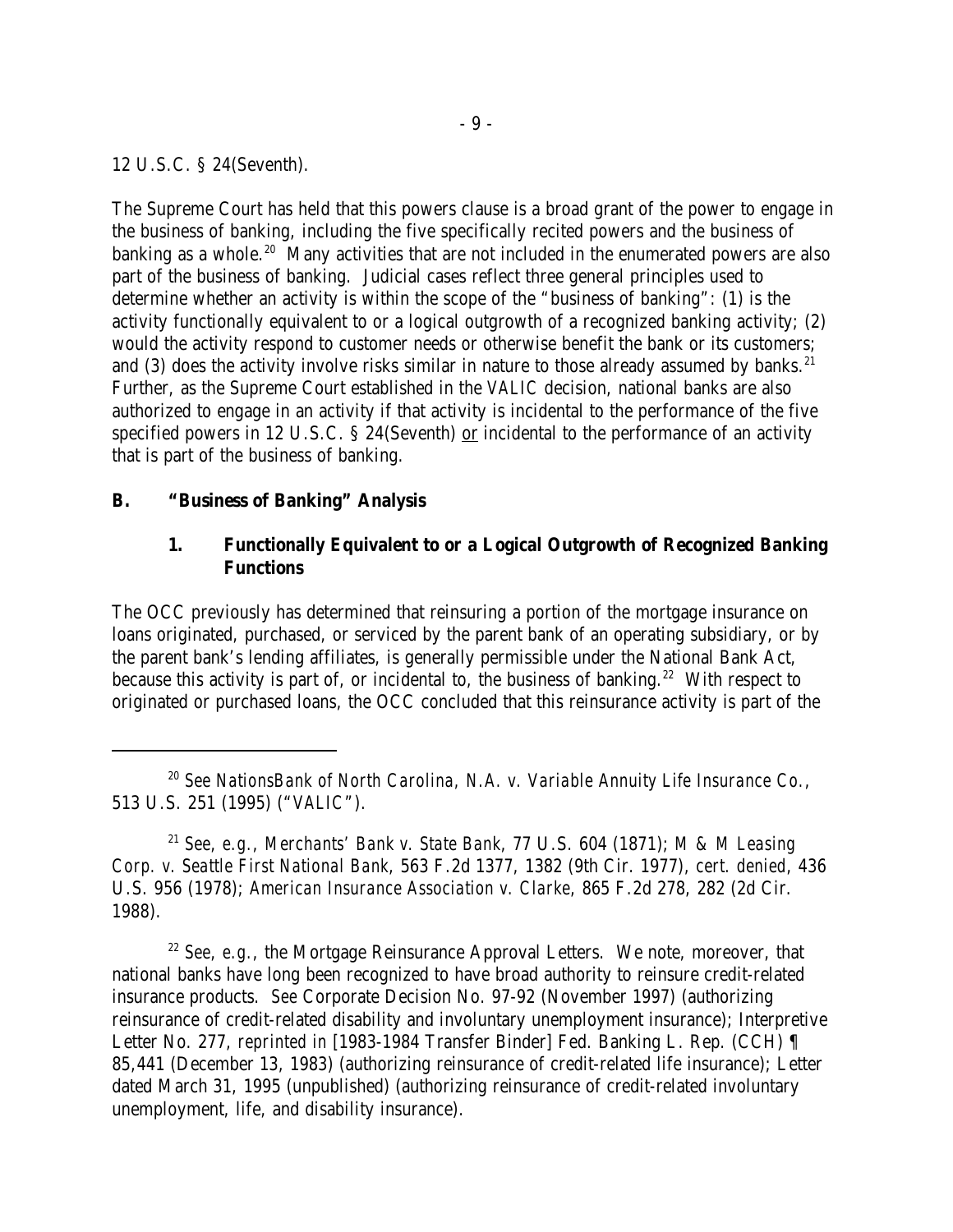business of banking because it is comparable to an extension of low down payment mortgage loans without mortgage insurance, but with a higher interest rate to cover the risk of repayment. The reinsurance activities also were found to be functionally equivalent to a partial repurchase of a national bank's own loans, a traditional banking activity. The OCC concluded that the reinsurance activities benefited national banks by providing flexibility in acquiring credit risks and obtaining new sources of credit-related income. Banks' involvement in reinsurance may also benefit customers by increasing competition and promoting the availability of mortgage insurance at competitive rates. Finally, the OCC concluded that reinsurance involves credit judgments and the assumption of credit risks comparable to other lending activities. The OCC thus concluded that the reinsurance activities are part of the business of banking. Alternatively, the OCC concluded that mortgage reinsurance would be permissible as an activity incidental to banking, particularly to a national bank's express power to make loans, because it optimized the use of the bank's credit underwriting capacities. $23$ 

With respect to the reinsurance of mortgage insurance on loans serviced by a national bank or its affiliates, the OCC also concluded that this reinsurance activity also is part of the business of banking, because reinsuring mortgage insurance on loans serviced by a national bank or its affiliates is functionally equivalent to, or a logical outgrowth of, a bank's mortgage banking business.  $24$  Before becoming a loan servicer, and negotiating the terms and conditions of this arrangement, the Bank conducts a credit review of the insured mortgage loan portfolio that is similar to the credit review employed when purchasing participation interests in a portfolio of mortgage loans. Using its lending expertise, the Bank evaluates the credit risks involved in the portfolio in determining appropriate charges for its servicing activities. When the Bank agrees to become a servicer, it assumes credit risks that a borrower will default and must manage those risks when foreclosures occur. Thus, the proposed reinsurance of serviced loans is functionally equivalent to purchases of a loan participation in the serviced loans. These reinsurance activities permit the Bank to acquire credit risks and new sources of credit-related income. Reinsuring mortgage insurance on loans that the Bank and its lending subsidiary service involves credit judgments and the assumption of credit risks similar to reinsuring loans the Bank and its subsidiary originates or purchases.

# **2. Respond to Customer Needs or Otherwise Benefit the Bank or Its Customers**

The Bank's proposal potentially benefits the Bank and its customers. The Bank and its mortgage lending subsidiary usually require a down payment of at least 20 percent of the appraised value of a home. However, the Bank and its mortgage lending subsidiary will accept smaller down payments if repayment of a mortgage is backed by mortgage insurance.

<sup>&</sup>lt;sup>23</sup> See the Mortgage Reinsurance Approval Letters and IL 743.

<sup>&</sup>lt;sup>24</sup> See Corporate Decision No. 98-40 (August 18, 1998).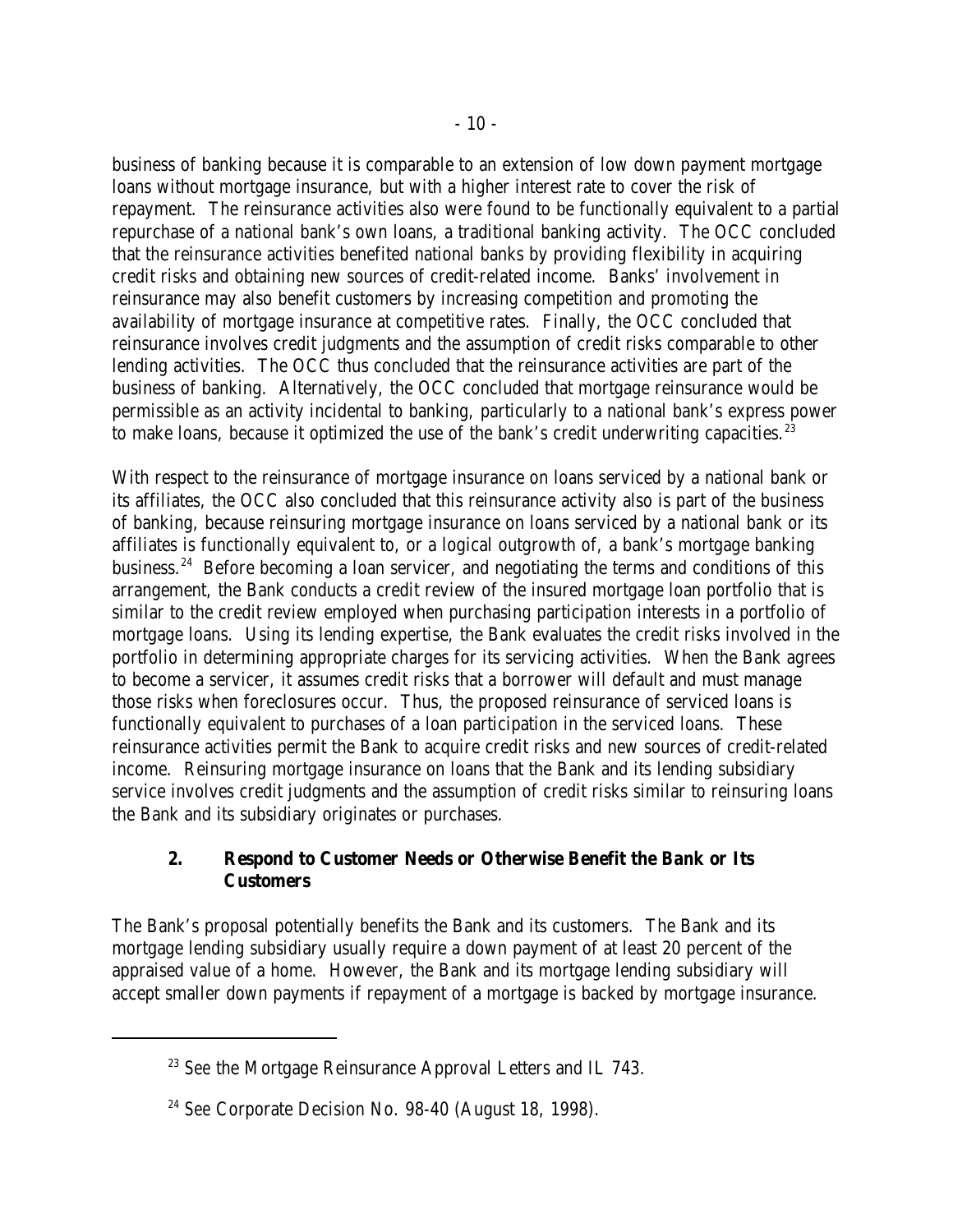Thus, customers benefit from mortgage insurance because it enables them to make small down payments on the purchases of their homes. They have the option of paying the higher monthly costs associated with low down payments, or paying a larger down payment. The Bank's involvement in mortgage reinsurance should not diminish customers' ability to obtain optional mortgage insurance, and may even increase competition and promote the availability of mortgage insurance at competitive rates.

The Bank's proposal also benefits the Bank because it provides the Bank flexibility in structuring its activities to obtain new sources of credit-related business and income. Not only will the Bank be able to engage in credit activity by originating or acquiring loans and loan participations, but it will also be able to reinsure loans it originated, acquired, or services for others. This will provide the Bank an alternative vehicle for managing its mortgage-related risk exposure and achieving risk objectives. In addition, as described below, the Bank's proposal will enable the Bank to use its existing credit staff and credit expertise to generate additional revenues.

# **3. Risks Similar in Nature to Those Already Assumed by National Banks**

National banks are already authorized to reinsure credit-related insurance, including mortgage insurance.<sup>25</sup> The risks a national bank assumes in reinsuring mortgage insurance in the manner proposed by the Bank are essentially the same type as the risks associated with the permissible activities of underwriting, servicing, participating in and reinsuring mortgage loans. Through the proposed reinsurance activities, the Subsidiary will assume credit risks in mortgage loans. With respect to the reinsurance of mortgage insurance on loans made or purchased by the Bank or its mortgage lending subsidiary, the Subsidiary's risks are similar to risks that would be incurred by the Bank or its mortgage lending subsidiary on a loan with a high loan-to-value ratio not covered by mortgage insurance or through purchases of participations in the Bank's loans. With respect to the reinsurance of mortgage insurance on loans serviced by the Bank or its mortgage lending subsidiary, the Subsidiary's risks are similar to risks that would be incurred by the Bank in the purchase of a participation interest in mortgage loans made by a third party, or incurred by the Bank in the acquisition of servicing rights to a portfolio of mortgage loans. These risks also are similar to risks assumed when reinsuring the Bank's and its subsidiary's mortgage loans.

## **C. Incidental To the Business of Banking Analysis**

The OCC also previously determined that even if reinsuring a portion of the mortgage insurance on loans originated, purchased, or serviced by the parent bank of an operating subsidiary, or originated or purchased by the parent bank's lending affiliates were not viewed

<sup>&</sup>lt;sup>25</sup> See the Mortgage Reinsurance Approval Letters, IL 743, and Corporate Decision 98-40 (August 18, 1998).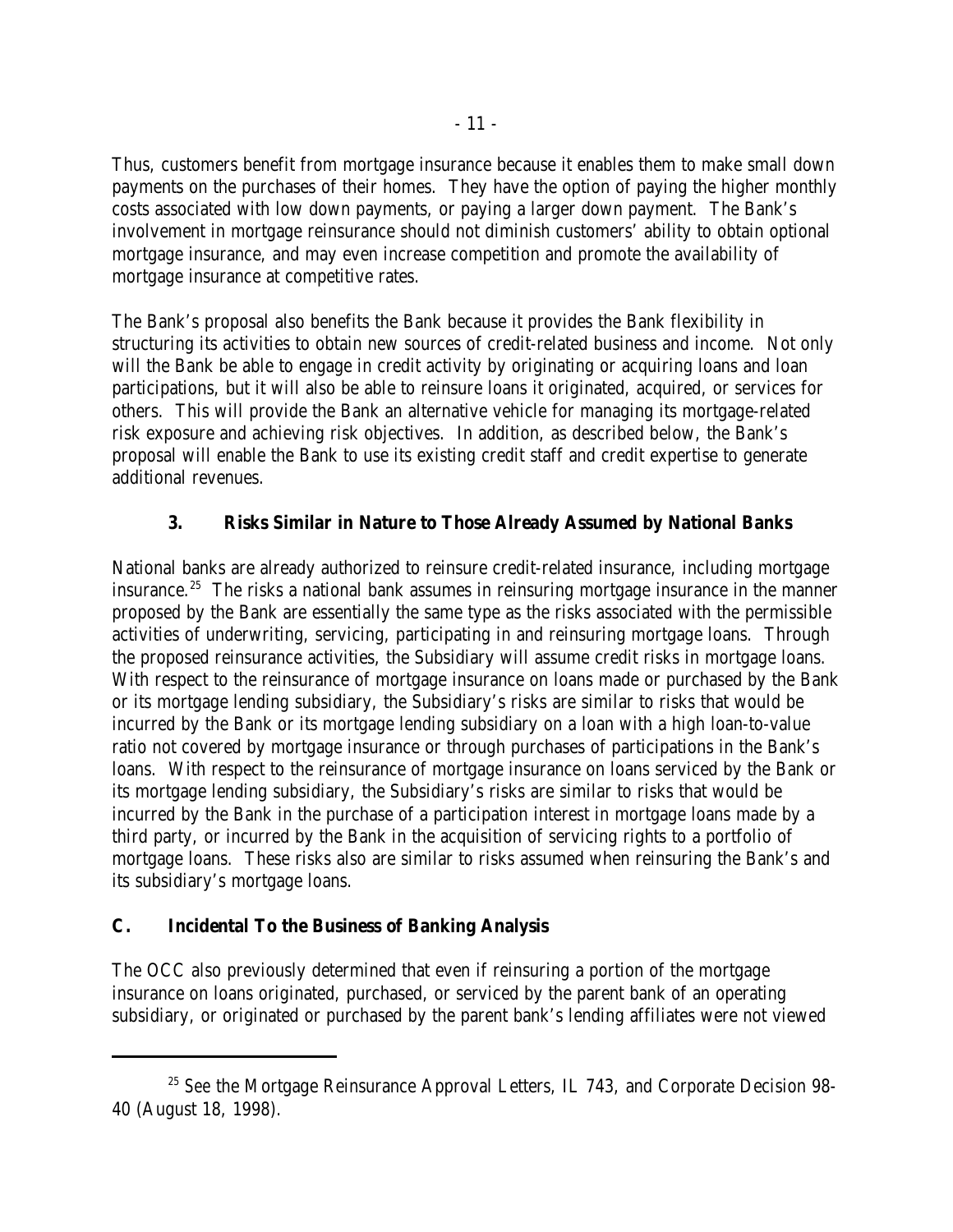as part of the business of banking, this reinsurance activity is generally permissible because it is incidental to the business of banking, since it is incidental to a national bank's express power to make loans. 26

Based on the particular facts of the Bank's case, the Bank's proposal clearly is incidental to the business of banking. In *NationsBank of North Carolina, N.A. v. Variable Annuity Life Insurance Co.*, 513 U.S. 251 (1995) ("*VALIC*"), the Supreme Court expressly held that the "business of banking" is not limited to the enumerated powers in 12 U.S.C. § 24(Seventh), but encompasses more broadly activities that are part of the business of banking.<sup>27</sup> The *VALIC* decision further established that banks may engage in activities that are incidental to the enumerated powers as well as the broader "business of banking."

Prior to *VALIC*, the standard that was often considered in determining whether an activity was incidental to banking was the one advanced by the First Circuit Court of Appeals in *Arnold Tours*, Inc. v. Camp, 472 F.2d 427 (1st Cir. 1972) ("*Arnold Tours*"). The *Arnold Tours* standard defined an incidental power as one that is "convenient or useful in connection with the performance of one of the bank's established activities pursuant to its *express* powers under the National Bank Act."<sup>28</sup> Even prior to *VALIC*, the *Arnold Tours* formula represented the narrow interpretation of the "incidental powers" provision of the National Bank Act.<sup>29</sup> The *VALIC* decision, however, has established that the *Arnold Tours* formula provides that an incidental power includes one that is convenient and useful to the "business of banking," as well as a power incidental to the express powers specifically enumerated in 12 U.S.C. § 24(Seventh).

The activity the Bank proposes is incidental to the business of banking under the *Arnold Tours* standard. Reinsuring mortgage insurance in the manner proposed by the Bank is incidental to its express power to make loans. The proposed activity is "convenient" and "useful" to the Bank's power to make loans because it will enable the Bank to structure mortgage loans in a more flexible way.<sup>30</sup> Specifically, with respect to loans originated or purchased by the Bank or

*See* footnote 25, *supra*. 26

<sup>27</sup> *VALIC* at 258, n.2.

<sup>28</sup> Arnold Tours at 432 (emphasis added).

<sup>29</sup> Interpretive Letter No. 494, *reprinted in* [1989-1990 Transfer Binder] Fed. Banking L. Rep. (CCH) ¶ 83,083 (December 20, 1989).

*Arnold Tours. See also*, *Franklin National Bank of Franklin Square v. New York*, 30 347 U.S. 373 (1954) (power to advertise bank services); and *Auten v. United States Nat'l Bank*, 174 U.S. 125 (1899) (power to borrow money). In these cases the courts' holdings relied on whether the activity was "useful."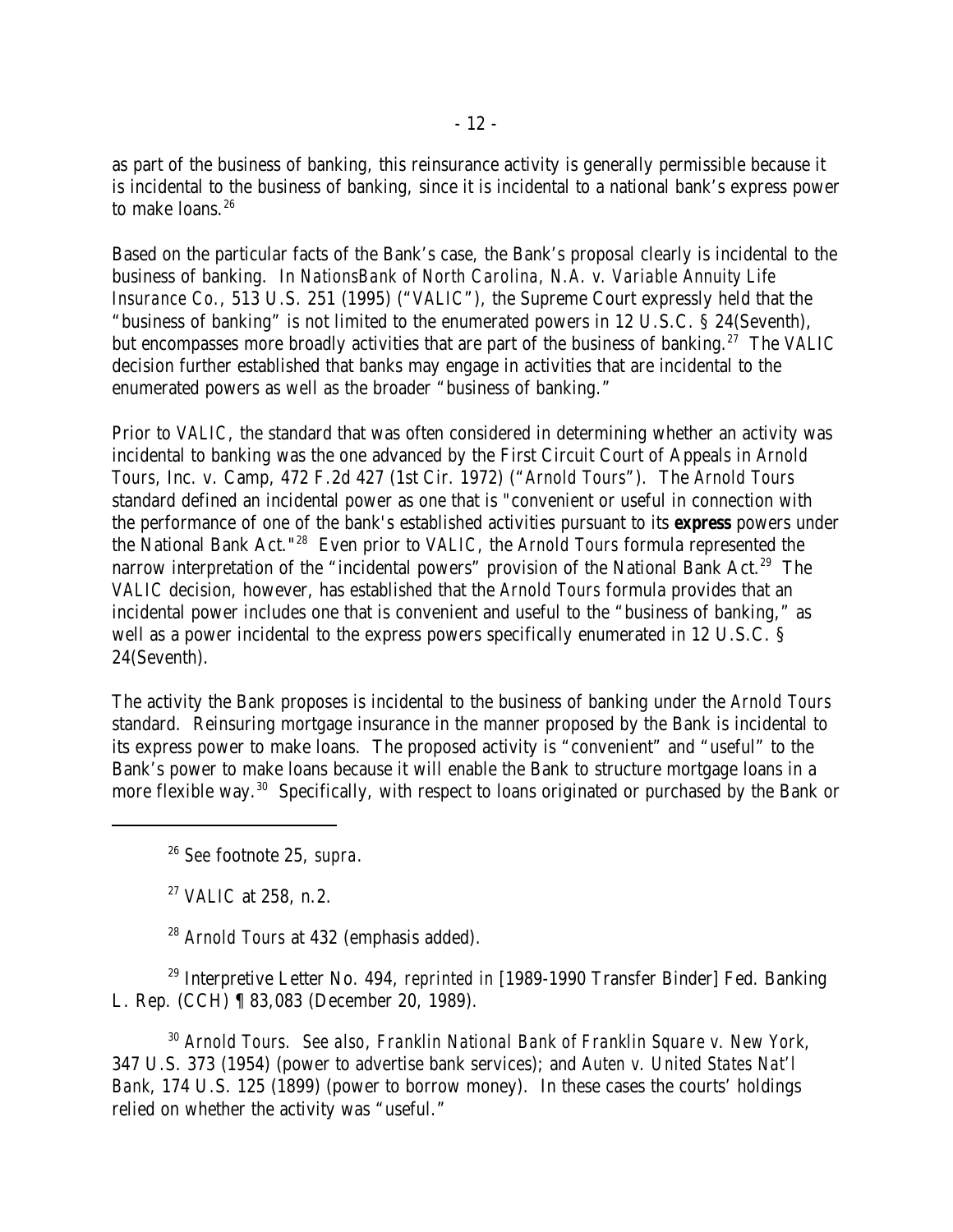its mortgage lending subsidiary, the proposed activity will provide the Bank an alternative structure for making loans that could otherwise be made with a higher rate of interest to cover the increased risk of nonpayment associated with a low down payment. The proposed activities also provide the Bank an alternative to participating in loans to expand its credit activities. With respect to loans serviced by the Bank or its mortgage lending subsidiary, reinsuring the mortgage insurance on serviced loans is another mechanism for engaging in the business of assuming mortgage credit risk. The proposed activities will provide the Bank with flexibility by enabling the Bank to further diversify its mortgage banking activities by adding a new activity to the origination and acquisition of mortgage loans as a source of revenue. This flexibility is convenient and useful to the Bank in determining how to structure its mortgage banking business in the most efficient and profitable manner.

The proposed activities also are incidental to lending activities because they enable the Bank to optimize the use of its existing credit staff and credit expertise to generate additional revenues through activities that support and enhance the Bank's lending business. The activities also enable the Bank to better manage its credit portfolio.

In connection with reviewing the scope of national banks' incidental powers authority, the courts have also determined that, within reasonable limits, certain activities can be incidental to banking when those activities enable a bank to realize gain or avoid loss from activities that are part of or necessary to its banking business.<sup>31</sup> The general conclusion reached by the courts, *i.e.*, that activities that enable a bank to realize gain or avoid loss from activities that are part of or necessary to its banking business are incidental activities to banking, is directly applicable to the Bank's proposal to reinsure mortgage insurance on loans originated, purchased or serviced by the Bank or its mortgage lending subsidiary. Here, the Bank will realize additional gain for its lending and servicing activities. The Bank already conducts credit reviews in connection with extending, purchasing, and servicing mortgage loans. Through the proposed reinsurance activities, the Bank may generate additional income from those credit activities, thereby realizing a gain or revenue. In leveraging its existing expertise, the Bank would be using its existing mortgage servicing and mortgage loan underwriting and risk management capabilities in a cost effective manner.

## **CONCLUSION**

Based upon the foregoing facts and analysis, and the representations and commitments made by the Bank in connection with its request, we have approved the Bank's application to

*See generally*, *Morris v. Third Nat'l Bank*, 142 F. 25 (8th Cir. 1905), *cert. denied*, 31 201 U.S. 649 (1906); *Birdsell Mfg. Co. v. Anderson*, 104 F.2d 340 (6th Cir. 1939); *Bailey v. Babcock*, 241 F. 501 (W.D. Pa. 1915); *Cooper v. Hill*, 94 F. 582 (8th Cir. 1899); *Cockrill v. Abeles*, 86 F. 505 (8th Cir. 1898); *National Bank v. Case*, 99 U.S. 628 (1879); *First Nat'l Bank v. National Exchange Bank*, 92 U.S. 122 (1875).